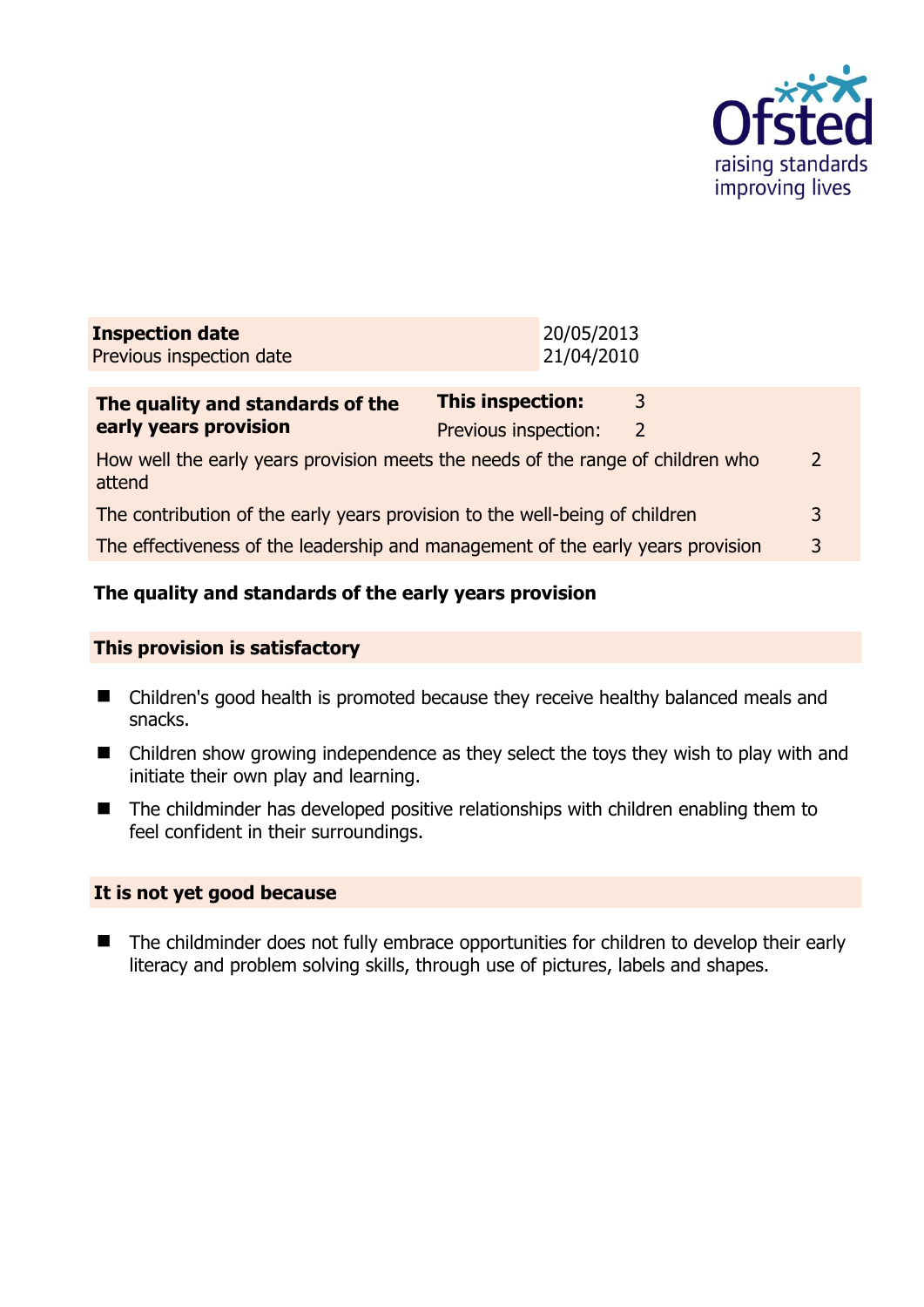## **Information about this inspection**

Inspections of registered early years provision are:

- $\bullet$  scheduled at least once in every inspection cycle the current cycle ends on 31 July 2016
- scheduled more frequently where Ofsted identifies a need to do so, for example where provision was previously judged inadequate
- **•** brought forward in the inspection cycle where Ofsted has received information that suggests the provision may not be meeting the legal requirements of the Early Years Foundation Stage or where assessment of the provision identifies a need for early inspection
- **•** prioritised where we have received information that the provision is not meeting the requirements of the Early Years Foundation Stage and which suggests children may not be safe
- scheduled at the completion of an investigation into failure to comply with the requirements of the Early Years Foundation Stage.

The provision is also registered on the voluntary and compulsory parts of the Childcare Register. This report includes a judgment about compliance with the requirements of that register.

## **Inspection activities**

- $\blacksquare$ The inspector spoke with the childminder at appropriate times throughout the observations.
- The inspector observed the childminder and children during their play.
- The inspector sampled a range of documentation including policies and procedures and children's records.
- The inspector took account of comments from parent questionnaires.

**Inspector**  Pamela Paisley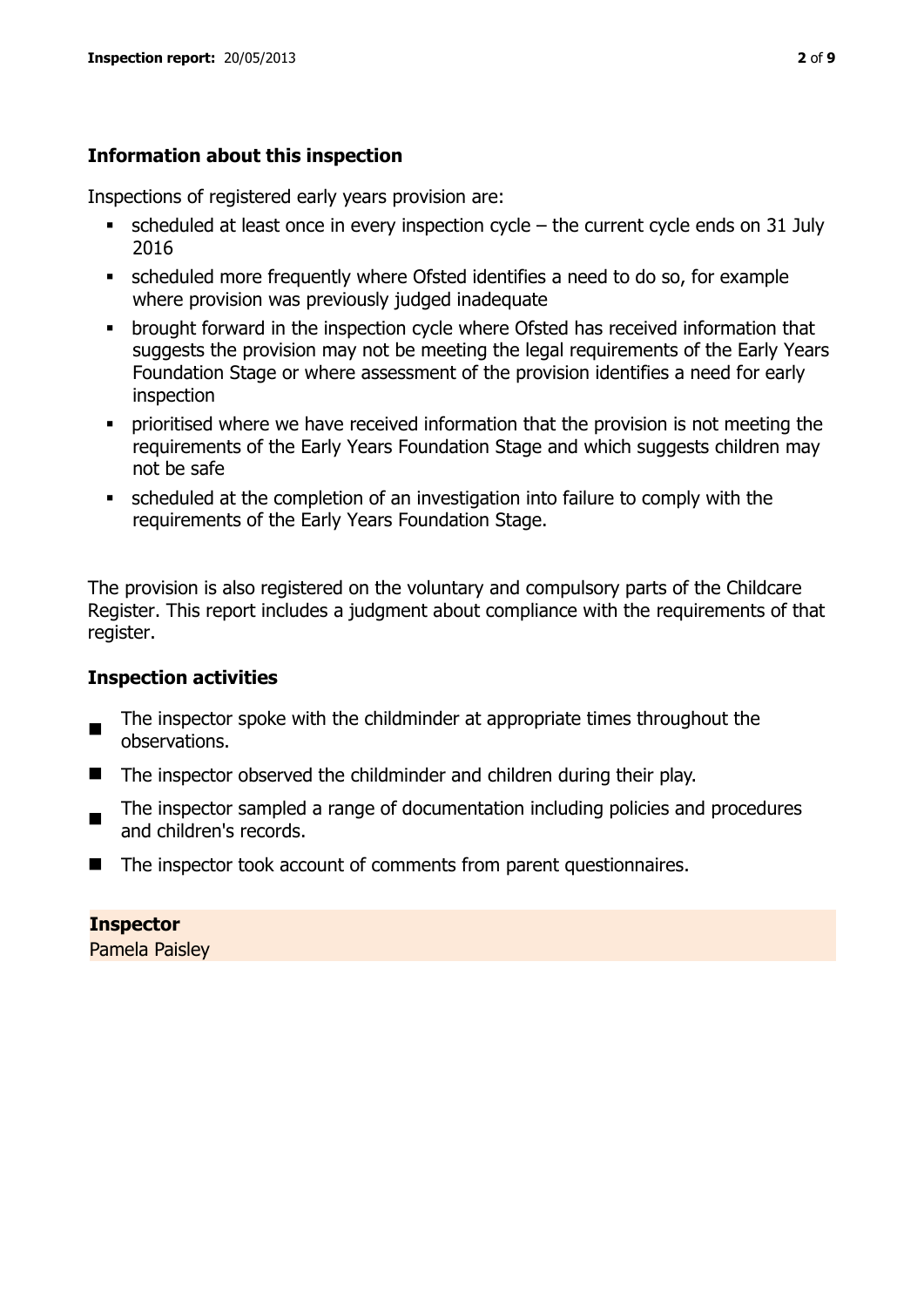#### **Full Report**

#### **Information about the setting**

The childminder registered in 2009. She lives with her partner and two children in Thornton Heath, Surrey located close to parks, schools and local transport links. The whole ground floor of the childminder's home is used for childminding. There is a fully enclosed garden available for outdoor play. The family have goldfish. The childminder is registered on the Early Years Register and both the compulsory and voluntary parts of the Childcare Register. She is currently caring for three children in the early years age group. The childminder collects children from local schools and attends stay and play groups with younger children.

#### **What the setting needs to do to improve further**

#### **To further improve the quality of the early years provision the provider should:**

 encourage children to link words to their meaning, to further develop their early reading skills by labelling equipment with words, pictures or shapes to indicate where things are kept.

#### **Inspection judgements**

#### **How well the early years provision meets the needs of the range of children who attend**

The childminder has a secure knowledge of the Early Years Foundation Stage framework. The quality of her teaching is good. The childminder plans activities in advance to make sure children enjoy a variety of play and learning experiences that promote all areas of their learning and development. Children take part in purposeful and age-appropriate activities which provide good levels of challenge. For example, the childminder plans good opportunities for children to express themselves through art and design. They enjoy playing with dough and using rolling pins and hammers to make patterns. These activities also provide children with strong opportunities to develop their small muscle skills. Children have good access to dressing up clothes, a toy oven and fridge freezer so that they can take part in role play to develop their imaginations. Children enjoy musical instruments such as tambourines, drums, maracas so that they can experiment with different sounds. These activities interest and motivate them and they are enthusiastic learners.

The childminder has a good understanding of how young children learn and uses accurate observations and assessments to identify and plan well for children's next steps of learning. The childminder provides a welcoming and stimulating environment and her home is organised so children feel comfortable and happy. The learning environment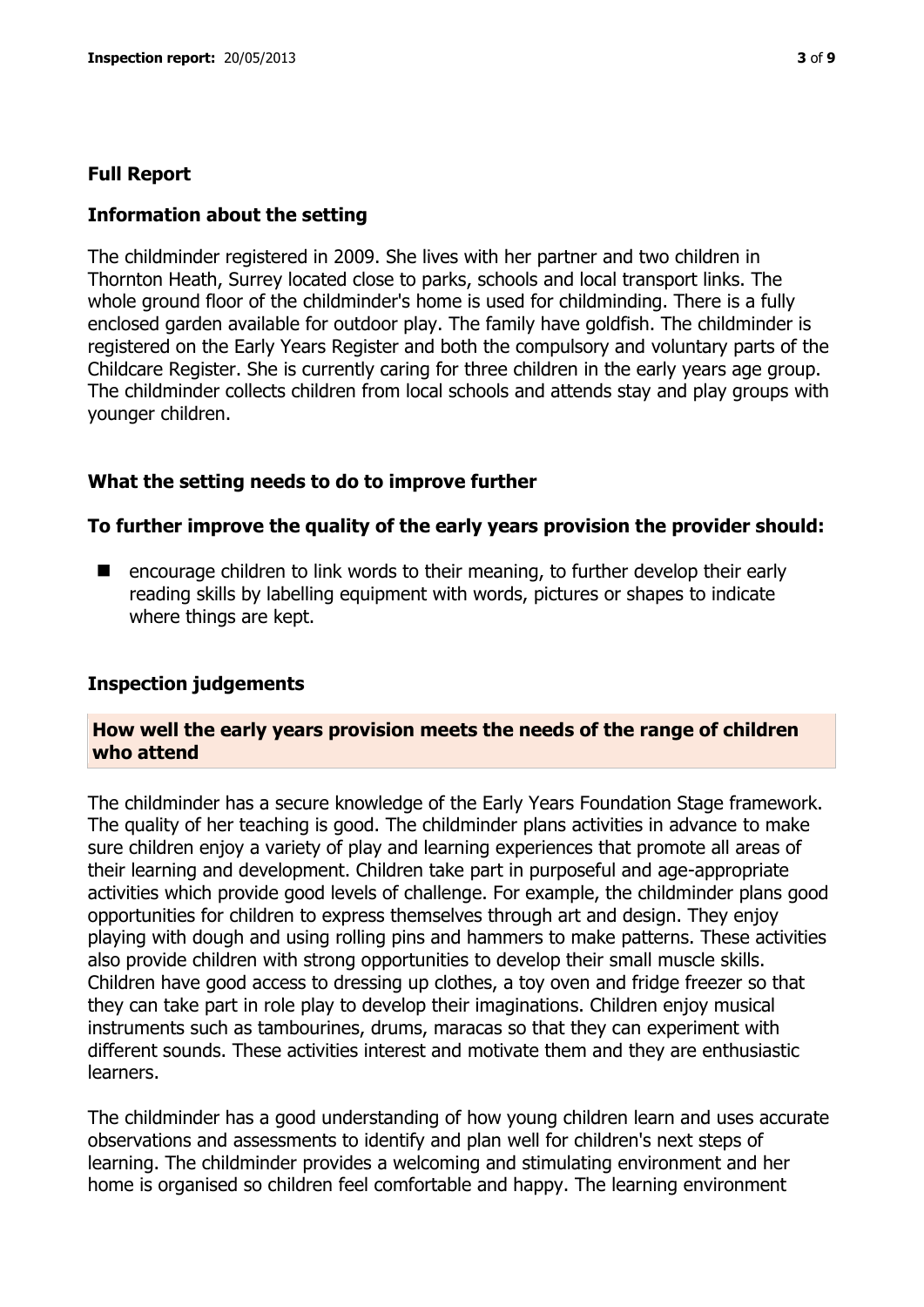supports children's independence well. They can choose from lots of toys easily and make choices about their play. However there are few labels, pictures or shapes of objects to help children learn that words carry meaning. Also, without labels, children do not always know where things are kept, and are not always encouraged to work out for themselves where things belong.

The childminder provides verbal feedback and shares a daily contact book with parents to ensure they are aware of their children's daily activities. This encourages parents to share what they know about their children's development at home. Children are developing strong social skills as they meet up with friends for play dates. They have good opportunities to mix with other children of a similar age at local libraries, children centres, indoor play areas and parks. The childminder supports the children's communication and language skills well as she talks to them all the time as they play. She also uses books, flash cards, and board games to encourage children to predict possible endings to stories. As a result children have strong speaking skills and they are able to share their feelings, thoughts and ideas.

### **The contribution of the early years provision to the well-being of children**

Children are happy and settled and have a trusting relationship with the childminder. The childminder ensures she has useful information from parents about children's routines. This enables her to settle the children well in her care and she is able to meet their specific needs. There are clear boundaries in place for children's behaviour. The childminder encourages children to take turns when playing and share play materials. The childminder discusses suitable strategies with parents to help to ensure there is consistency for children. The childminder's home is organised so that children can help themselves to a wide variety of age-appropriate resources. Toys and play materials are stored in child height storage units. This means that children can initiate their own play and be independent. The childminder has a suitable understanding of how to keep children safe overall. She makes risk assessments of her home, garden and outings to help keep children safe and minimise any potential dangers.

Children are developing their self-care skills. Older children are independent in their personal care and can dress themselves. The childminder provides separate bowls of water at appropriate times so children can wash their own hands. Children enjoy helping to lay the table and serve their own food at meal times. This helps to promote skills for the future and supports children's understanding of good hygiene practices. The childminder prepares nutritionally balanced meals and children make their own choices of fruit that they want at snack time. This helps them to adopt healthy eating habits. The childminder uses her garden to provide suitable opportunities for children to use climbing frames, scooters, bikes and a bouncy castle. Children regularly visit local parks and the local children centre where they can use large play equipment. This helps to promote their physical development and encourages them to develop a healthy life style.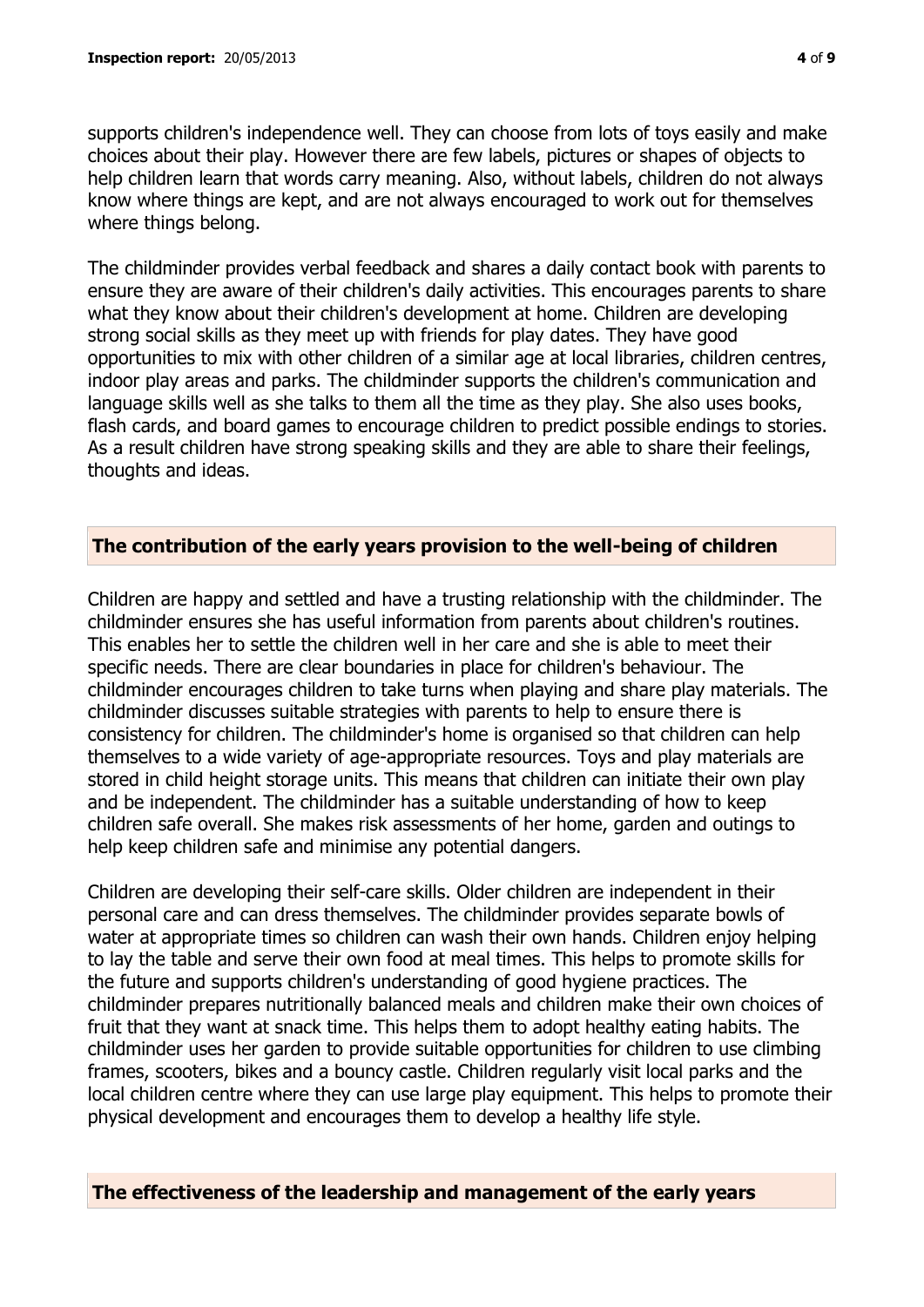#### **provision**

Arrangements for safeguarding children in the childminder's home are satisfactory. Any incidents regarding children's safety and well-being are reviewed to help improve the childminder's practice. The inspection was brought forward following concerns about the supervision of children on the premises. This related to an incident where a child briefly left the childminder's home. Following the incident, the childminder has updated all procedures and her arrangements for supervising and protecting children in her home The childminder has revised her risk assessments and devised further safety measures to keep children more secure when playing indoors, particularly relating to access to the front door. Children are not able to open the front door without supervision. The childminder has increased her discussions with children about how to keep themselves safe when playing indoors. The childminder did not inform Ofsted of this significant incident which is an offence. She is now fully aware of when to inform Ofsted of significant events. The childminder continues to be registered with Ofsted.

The childminder has reviewed and updated her safeguarding policies and procedures in light of the incident. She has provided parents with updated information. The childminder has satisfactory knowledge of safeguarding procedures overall. She understands the action to take if she has any concerns about a child's welfare. The childminder demonstrates a positive attitude to further improve the quality of her provision. She has attended several childcare courses and addressed the recommendations raised at her last inspection. She is keen to extend her knowledge of the Early Years Foundation Stage by attending further training. The childminder has plans to improve the outdoor play area so children can grow their own vegetables.

Partnerships with parents are sound. The childminder shares information with parents about activities children take part in during the day. She communicates verbally with parents regarding children's welfare and experiences on a daily basis. Parental feedback is positive and reflects gratitude for the care the childminder provides. The childminder has built suitable links with other early years settings that children attend to support and extend their learning in the setting.

#### **The Childcare Register**

| The requirements for the compulsory part of the Childcare Register are | Met |
|------------------------------------------------------------------------|-----|
| The requirements for the voluntary part of the Childcare Register are  | Met |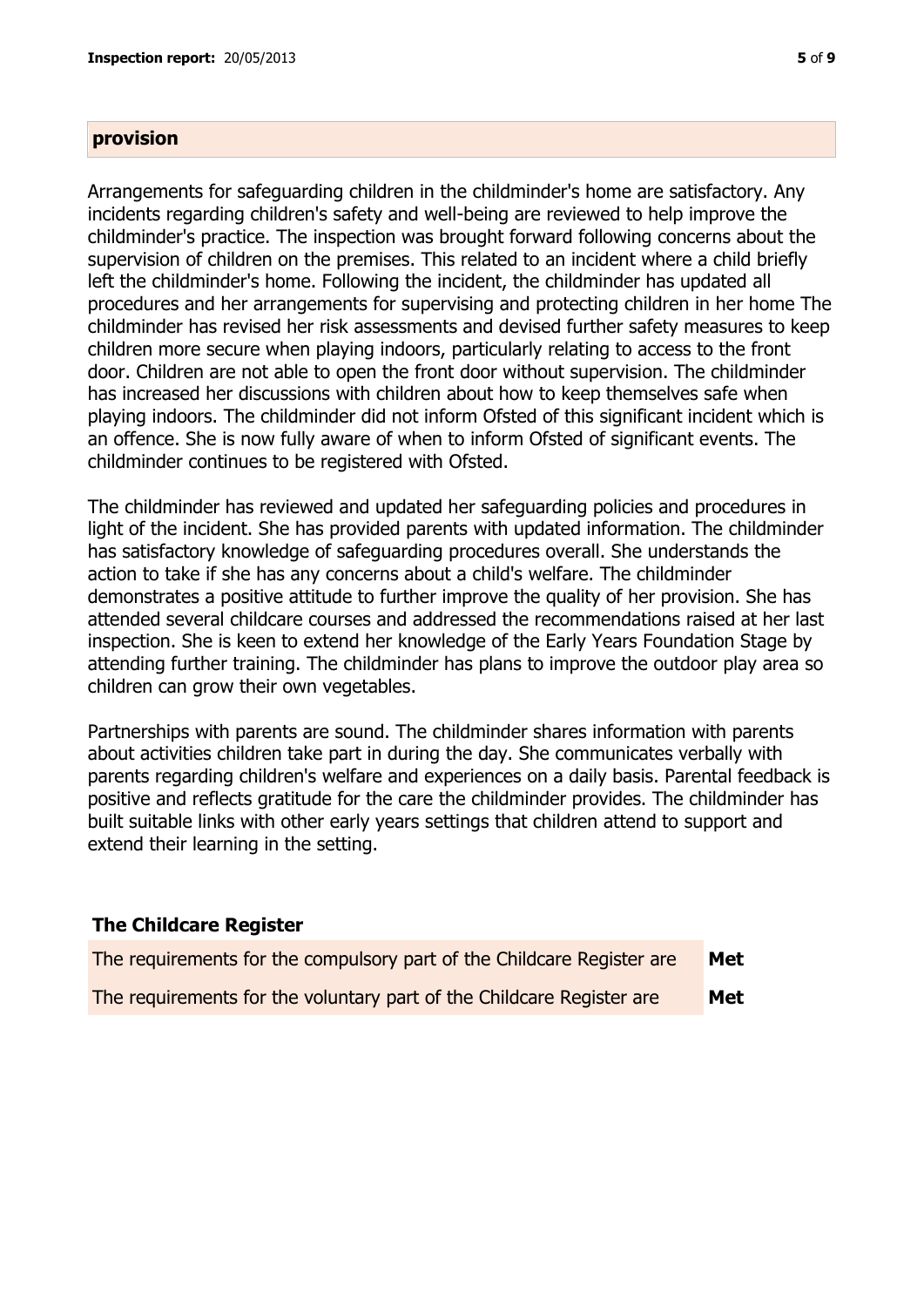# **What inspection judgements mean**

## **Registered early years provision**

| <b>Grade</b> | <b>Judgement</b> | <b>Description</b>                                                                                                                                                                                                                                                                                                                                                                 |
|--------------|------------------|------------------------------------------------------------------------------------------------------------------------------------------------------------------------------------------------------------------------------------------------------------------------------------------------------------------------------------------------------------------------------------|
| Grade 1      | Outstanding      | Outstanding provision is highly effective in meeting the needs<br>of all children exceptionally well. This ensures that children are<br>very well prepared for the next stage of their learning.                                                                                                                                                                                   |
| Grade 2      | Good             | Good provision is effective in delivering provision that meets<br>the needs of all children well. This ensures children are ready<br>for the next stage of their learning.                                                                                                                                                                                                         |
| Grade 3      | Satisfactory     | Satisfactory provision is performing less well than expectations<br>in one or more of the key areas. It requires improvement in<br>order to be good.                                                                                                                                                                                                                               |
| Grade 4      | Inadequate       | Provision that is inadequate requires significant improvement<br>and/or enforcement action. The provision is failing to give<br>children an acceptable standard of early years education and/or<br>is not meeting the safeguarding and welfare requirements of<br>the Early Years Foundation Stage. It will be inspected again<br>within 12 months of the date of this inspection. |
| Met          |                  | The provision has no children on roll. The inspection judgement<br>is that the provider continues to meet the requirements for<br>registration.                                                                                                                                                                                                                                    |
| Not met      |                  | The provision has no children on roll. The inspection judgement<br>is that the provider does not meet the requirements for<br>registration.                                                                                                                                                                                                                                        |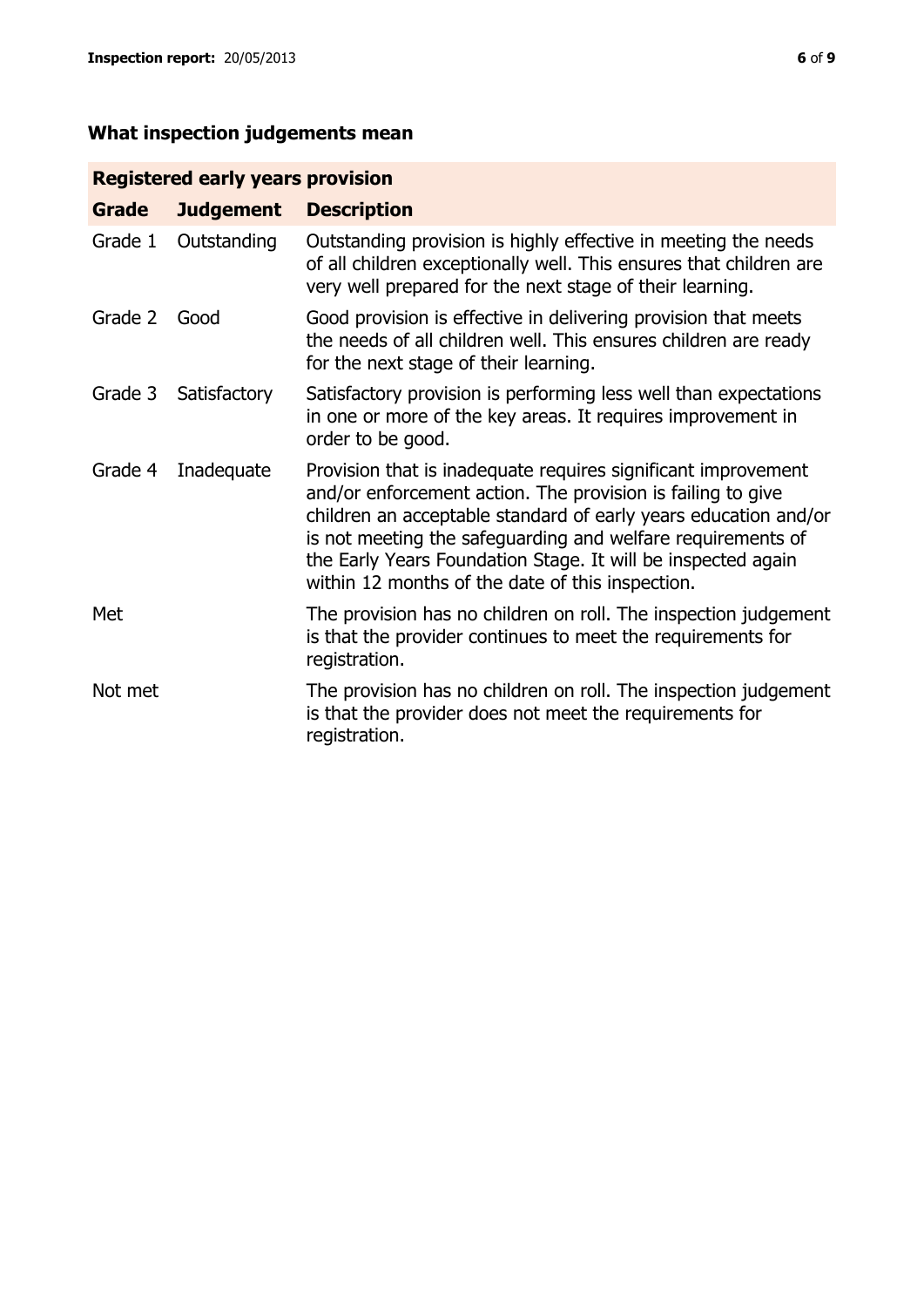## **Inspection**

This inspection was carried out by Ofsted under sections 49 and 50 of the Childcare Act 2006 on the quality and standards of provision that is registered on the Early Years Register. The registered person must ensure that this provision complies with the statutory framework for children's learning, development and care, known as the Early Years Foundation Stage.

## **Setting details**

| Unique reference number       | EY398463    |
|-------------------------------|-------------|
| <b>Local authority</b>        | Croydon     |
| <b>Inspection number</b>      | 899244      |
| <b>Type of provision</b>      | Childminder |
| <b>Registration category</b>  | Childminder |
| <b>Age range of children</b>  | $0 - 8$     |
| <b>Total number of places</b> | 5           |
| Number of children on roll    | 6           |
| <b>Name of provider</b>       |             |
| Date of previous inspection   | 21/04/2010  |
| <b>Telephone number</b>       |             |

Any complaints about the inspection or the report should be made following the procedures set out in the guidance *'Complaints procedure: raising concerns and making complaints* about Ofsted', which is available from Ofsted's website: www.ofsted.gov.uk. If you would like Ofsted to send you a copy of the guidance, please telephone 0300 123 4234, or email enquiries@ofsted.gov.uk.

## **Type of provision**

For the purposes of this inspection the following definitions apply:

Full-time provision is that which operates for more than three hours. These are usually known as nurseries, nursery schools and pre-schools and must deliver the Early Years Foundation Stage. They are registered on the Early Years Register and pay the higher fee for registration.

Sessional provision operates for more than two hours but does not exceed three hours in any one day. These are usually known as pre-schools, kindergartens or nursery schools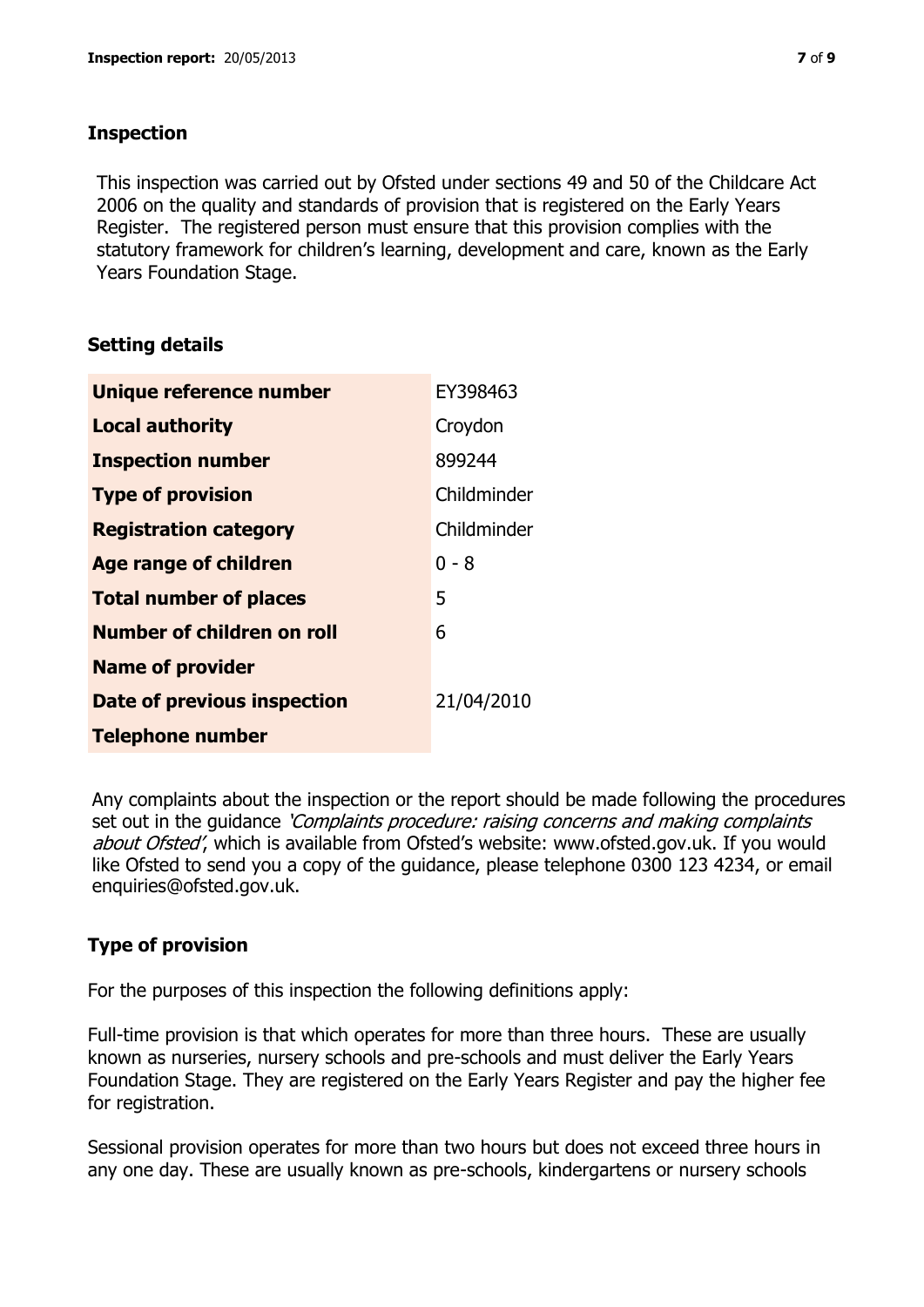and must deliver the Early Years Foundation Stage. They are registered on the Early Years Register and pay the lower fee for registration.

Childminders care for one or more children where individual children attend for a period of more than two hours in any one day. They operate from domestic premises, which are usually the childminder's own home. They are registered on the Early Years Register and must deliver the Early Years Foundation Stage.

Out of school provision may be sessional or full-time provision and is delivered before or after school and/or in the summer holidays. They are registered on the Early Years Register and must deliver the Early Years Foundation Stage. Where children receive their Early Years Foundation Stage in school these providers do not have to deliver the learning and development requirements in full but should complement the experiences children receive in school.